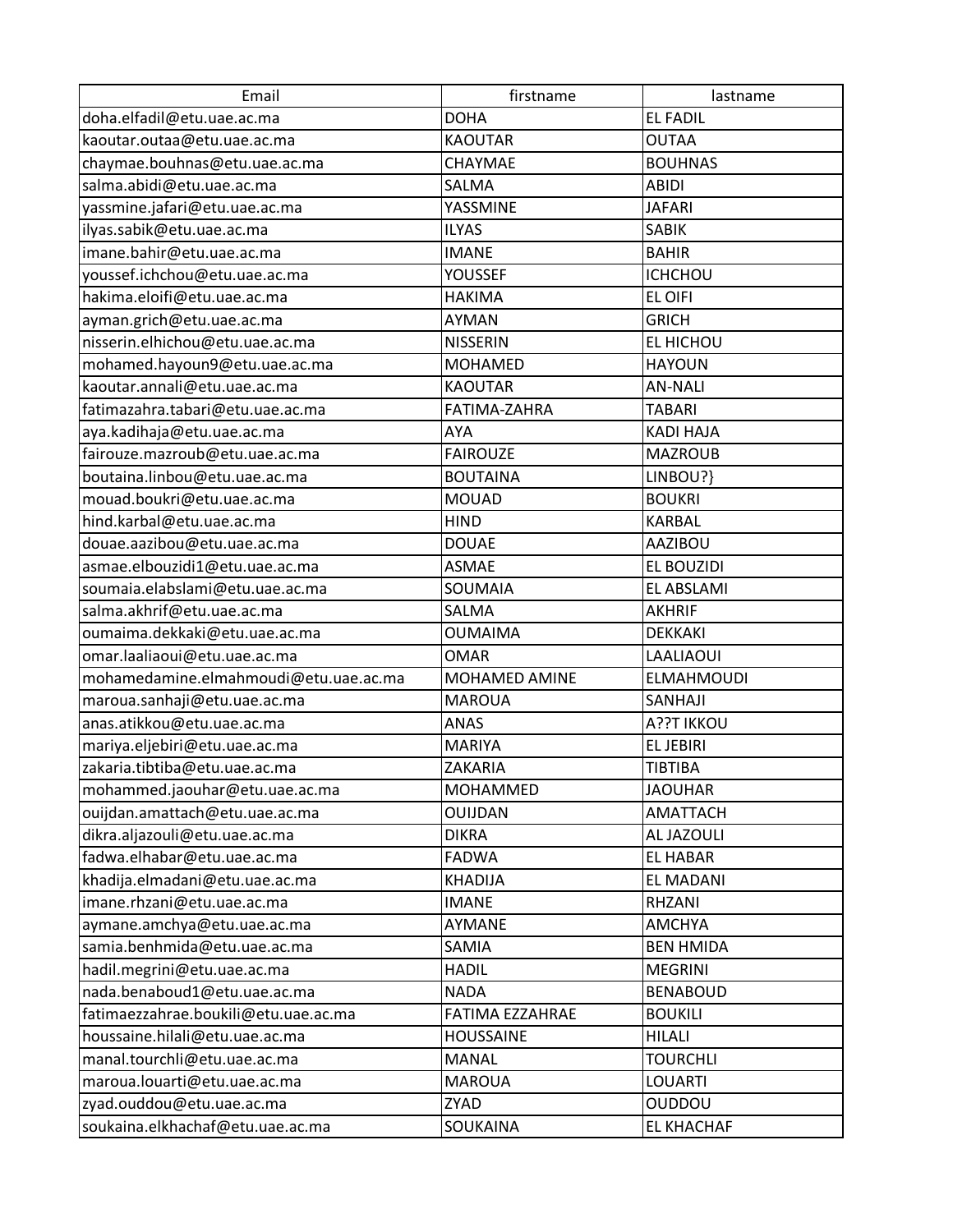| mohamed.elyoussoufi3@etu.uae.ac.ma    | <b>MOHAMED</b>      | EL YOUSSOUFI         |
|---------------------------------------|---------------------|----------------------|
| anass.elmesnaoui@etu.uae.ac.ma        | <b>ANASS</b>        | EL MESNAOUI          |
| rania.borghos@etu.uae.ac.ma           | RANIA               | <b>BORGHOS</b>       |
| douha.zoubai@etu.uae.ac.ma            | <b>DOUHA</b>        | <b>ZOUBAI</b>        |
| ibtissam.hajjam@etu.uae.ac.ma         | <b>IBTISSAM</b>     | <b>MALLAH</b>        |
| sanae.eladila@etu.uae.ac.ma           | SANAE               | <b>EL ADILA</b>      |
| chaimae.lay@etu.uae.ac.ma             | CHAIMAE             | LAY                  |
| mohamedamine.aitjaakike@etu.uae.ac.ma | MOHAMED AMINE       | <b>AIT JAAKIKE</b>   |
| nada.himdi@etu.uae.ac.ma              | <b>NADA</b>         | <b>HIMDI</b>         |
| abderrahmane.elmabrouki@etu.uae.ac.ma | ABDERRAHMANE        | <b>EL MABROUKI</b>   |
| kaoutar.elharrak4@etu.uae.ac.ma       | <b>KAOUTAR</b>      | <b>EL HARRAK</b>     |
| nisrine.goussar@etu.uae.ac.ma         | <b>NISRINE</b>      | <b>GOUSSAR</b>       |
| hanae.ennaji@etu.uae.ac.ma            | <b>HANAE</b>        | <b>ENNAJI</b>        |
| yassir.lakhmachi@etu.uae.ac.ma        | YASSIR              | LAKHMACHI            |
| nabila.bouchatta@etu.uae.ac.ma        | <b>NABILA</b>       | <b>BOUCHATTA</b>     |
| abdelhak.asouik@etu.uae.ac.ma         | ABDELHAK            | <b>ASOUIK</b>        |
| mayya.elhossaini@etu.uae.ac.ma        | <b>MAYYA</b>        | EL HOSSAINI          |
| safae.nagbi@etu.uae.ac.ma             | <b>SAFAE</b>        | <b>NAGBI</b>         |
| oussama.elnegraz@etu.uae.ac.ma        | <b>OUSSAMA</b>      | <b>EL NEGRAZ</b>     |
| yahya.chebab@etu.uae.ac.ma            | YAHYA               | CHEBAB               |
| ikram.najib@etu.uae.ac.ma             | <b>IKRAM</b>        | <b>NAJIB</b>         |
| douha.elkhattabi@etu.uae.ac.ma        | <b>DOUHA</b>        | <b>EL KHATTABI</b>   |
| fatimazahra.mammou@etu.uae.ac.ma      | <b>FATIMA ZAHRA</b> | MAMMOU               |
| hajar.elmerabet@etu.uae.ac.ma         | HAJAR               | <b>EL-MERABET</b>    |
| imane.khaila@etu.uae.ac.ma            | <b>IMANE</b>        | KHAILA               |
| omar.abarra@etu.uae.ac.ma             | <b>OMAR</b>         | <b>ABARRA</b>        |
| nisrine.zaida@etu.uae.ac.ma           | <b>NISRINE</b>      | ZAIDA                |
| ayat.driouech@etu.uae.ac.ma           | AYAT                | <b>DRIOUECH</b>      |
| assaad.aarras@etu.uae.ac.ma           | ASS??AD             | A??RRAS              |
| mohammed.haririmadini@etu.uae.ac.ma   | <b>MOHAMMED</b>     | <b>HARIRI MADINI</b> |
| salma.bait@etu.uae.ac.ma              | SALMA               | <b>BAIT</b>          |
| inas.hassanat@etu.uae.ac.ma           | <b>INAS</b>         | HASSANAT             |
| salma.borouss@etu.uae.ac.ma           | SALMA               | <b>BOROUSS</b>       |
| ibrahim.jabrane@etu.uae.ac.ma         | <b>IBRAHIM</b>      | <b>JABRANE</b>       |
| youssef.alahyad@etu.uae.ac.ma         | YOUSSEF             | <b>ALAHYAD</b>       |
| fadwa.bouaddi@etu.uae.ac.ma           | <b>FADWA</b>        | <b>BOUADDI</b>       |
| rihab.hajjouli@etu.uae.ac.ma          | <b>RIHAB</b>        | <b>HAJJOULI</b>      |
| hind.farhi@etu.uae.ac.ma              | <b>HIND</b>         | <b>FARHI</b>         |
| yassir.wahid@etu.uae.ac.ma            | YASSIR              | WAHID                |
| aya.eloualhani@etu.uae.ac.ma          | AYA                 | EL OUALHANI          |
| rim.achernan@etu.uae.ac.ma            | <b>RIM</b>          | <b>ACHERNAN</b>      |
| malak.mouradi@etu.uae.ac.ma           | <b>MALAK</b>        | <b>MOURADI</b>       |
| fatimazohra.berradi1@etu.uae.ac.ma    | <b>FATIMA ZOHRA</b> | <b>BERRADI</b>       |
| mokhliss.erradi@etu.uae.ac.ma         | <b>MOKHLISS</b>     | ER-RADI              |
| imane.elkachtih@etu.uae.ac.ma         | <b>IMANE</b>        | EL KACHTIH           |
| ibtissam.eloutmadi@etu.uae.ac.ma      | <b>IBTISSAM</b>     | EL OUTMADI           |
| mohammed.belouarraq@etu.uae.ac.ma     | <b>MOHAMMED</b>     | <b>BEL OUARRAQ</b>   |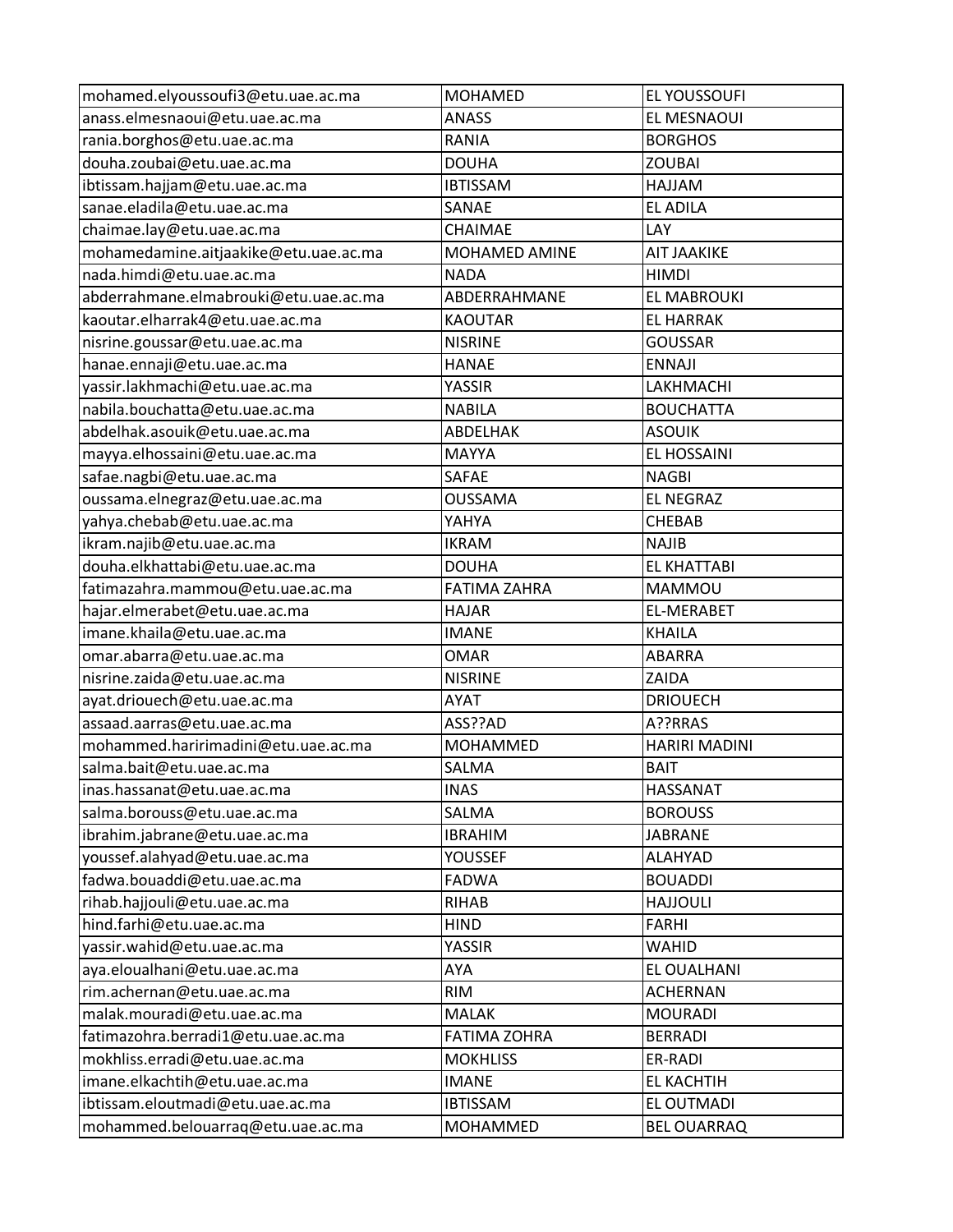| mohammedzakariae.fathi@etu.uae.ac.ma | MOHAMMED ZAKARIAE  | <b>FATHI</b>       |
|--------------------------------------|--------------------|--------------------|
| kawtar.kamara@etu.uae.ac.ma          | <b>KAWTAR</b>      | <b>KAMARA</b>      |
| alae.karmoun@etu.uae.ac.ma           | <b>ALAE</b>        | <b>KARMOUN</b>     |
| mohamed.rochdi1@etu.uae.ac.ma        | <b>MOHAMED</b>     | <b>ROCHDI</b>      |
| majid.elmamoun@etu.uae.ac.ma         | MAJID              | EL MAMOUN          |
| anouar.marraha@etu.uae.ac.ma         | <b>ANOUAR</b>      | <b>MARRAHA</b>     |
| hibatallah.bezzare@etu.uae.ac.ma     | <b>HIBAT ALLAH</b> | <b>BEZZARE</b>     |
| wassima.makhchan@etu.uae.ac.ma       | <b>WASSIMA</b>     | <b>MAKHCHAN</b>    |
| mariam.kamel@etu.uae.ac.ma           | <b>MARIAM</b>      | <b>KAMEL</b>       |
| salma.louhabi@etu.uae.ac.ma          | SALMA              | <b>LOUHABI</b>     |
| houda.mazroua@etu.uae.ac.ma          | <b>HOUDA</b>       | MAZROUA            |
| kaoutar.lahmaidi@etu.uae.ac.ma       | <b>KAOUTAR</b>     | LAHMAIDI           |
| fatimazahra.bamhaouch@etu.uae.ac.ma  | FATIMA-ZAHRA       | <b>BAMHAOUCH</b>   |
| farah.boughait@etu.uae.ac.ma         | FARAH              | <b>BOUGHAIT</b>    |
| othmane.imma@etu.uae.ac.ma           | <b>OTHMANE</b>     | <b>IMMA</b>        |
| salma.zaoioui@etu.uae.ac.ma          | SALMA              | ZAOIOUI            |
| monssef.elbakkali@etu.uae.ac.ma      | <b>MONSSEF</b>     | EL BAKKALI         |
| nihad.lahsiki@etu.uae.ac.ma          | <b>NIHAD</b>       | <b>LAHSIKI</b>     |
| yahya.laassiri@etu.uae.ac.ma         | YAHYA              | LAASSIRI           |
| lahcen.bitto@etu.uae.ac.ma           | LAHCEN             | <b>BITTO</b>       |
| saad.barhrouj@etu.uae.ac.ma          | SAAD               | <b>BARHROUJ</b>    |
| mohamed.darboun@etu.uae.ac.ma        | <b>MOHAMED</b>     | <b>DARBOUN</b>     |
| manal.derkaoui@etu.uae.ac.ma         | <b>MANAL</b>       | <b>DERKAOUI</b>    |
| manal.azemmat@etu.uae.ac.ma          | <b>MANAL</b>       | <b>AZEMMAT</b>     |
| kawtar.ryad@etu.uae.ac.ma            | <b>KAWTAR</b>      | <b>RYAD</b>        |
| niima.atif@etu.uae.ac.ma             | <b>NIIMA</b>       | <b>ATIF</b>        |
| mariam.rochdi1@etu.uae.ac.ma         | <b>MARIAM</b>      | <b>ROCHDI</b>      |
| firdaous.elhaskouri@etu.uae.ac.ma    | <b>FIRDAOUS</b>    | <b>EL HASKOURI</b> |
| amira.driouach@etu.uae.ac.ma         | AMIRA              | <b>DRIOUACH</b>    |
| adnan.torrham@etu.uae.ac.ma          | <b>ADNAN</b>       | <b>TORRHAM</b>     |
| iman.charef@etu.uae.ac.ma            | <b>IMAN</b>        | <b>CHAREF</b>      |
| khaoula.bouhassis@etu.uae.ac.ma      | <b>KHAOULA</b>     | <b>BOUHASSIS</b>   |
| safae.hadifi@etu.uae.ac.ma           | SAFAE              | <b>HADIFI</b>      |
| mohamed.bensateddik@etu.uae.ac.ma    | <b>MOHAMED</b>     | <b>BENSATEDDIK</b> |
| doha.nebkhout@etu.uae.ac.ma          | <b>DOHA</b>        | <b>NEBKHOUT</b>    |
| abdellah.aluolanti@etu.uae.ac.ma     | ABDELLAH           | AL UOLANTI         |
| anass.elmorabit1@etu.uae.ac.ma       | ANASS              | EL MORABIT         |
| omar.kaddouri@etu.uae.ac.ma          | <b>OMAR</b>        | <b>KADDOURI</b>    |
| lamiae.ikram@etu.uae.ac.ma           | LAMIAE             | <b>IKRAM</b>       |
| asmae.aboulkacem@etu.uae.ac.ma       | <b>ASMAE</b>       | ABOULKACEM         |
| hajar.boutalloult@etu.uae.ac.ma      | <b>HAJAR</b>       | <b>BOUTALLOULT</b> |
| hiba.zouitni@etu.uae.ac.ma           | <b>HIBA</b>        | <b>ZOUITNI</b>     |
| ilham.adbib@etu.uae.ac.ma            | <b>ILHAM</b>       | <b>ADBIB</b>       |
| sad.rhorab@etu.uae.ac.ma             | SA??? D            | <b>RHORAB</b>      |
| manal.ferza@etu.uae.ac.ma            | <b>MANAL</b>       | FERZA              |
| yahya.aburec@etu.uae.ac.ma           | YAHYA              | <b>ABUREC</b>      |
| ghizlane.aadil@etu.uae.ac.ma         | GHIZLANE           | AADIL              |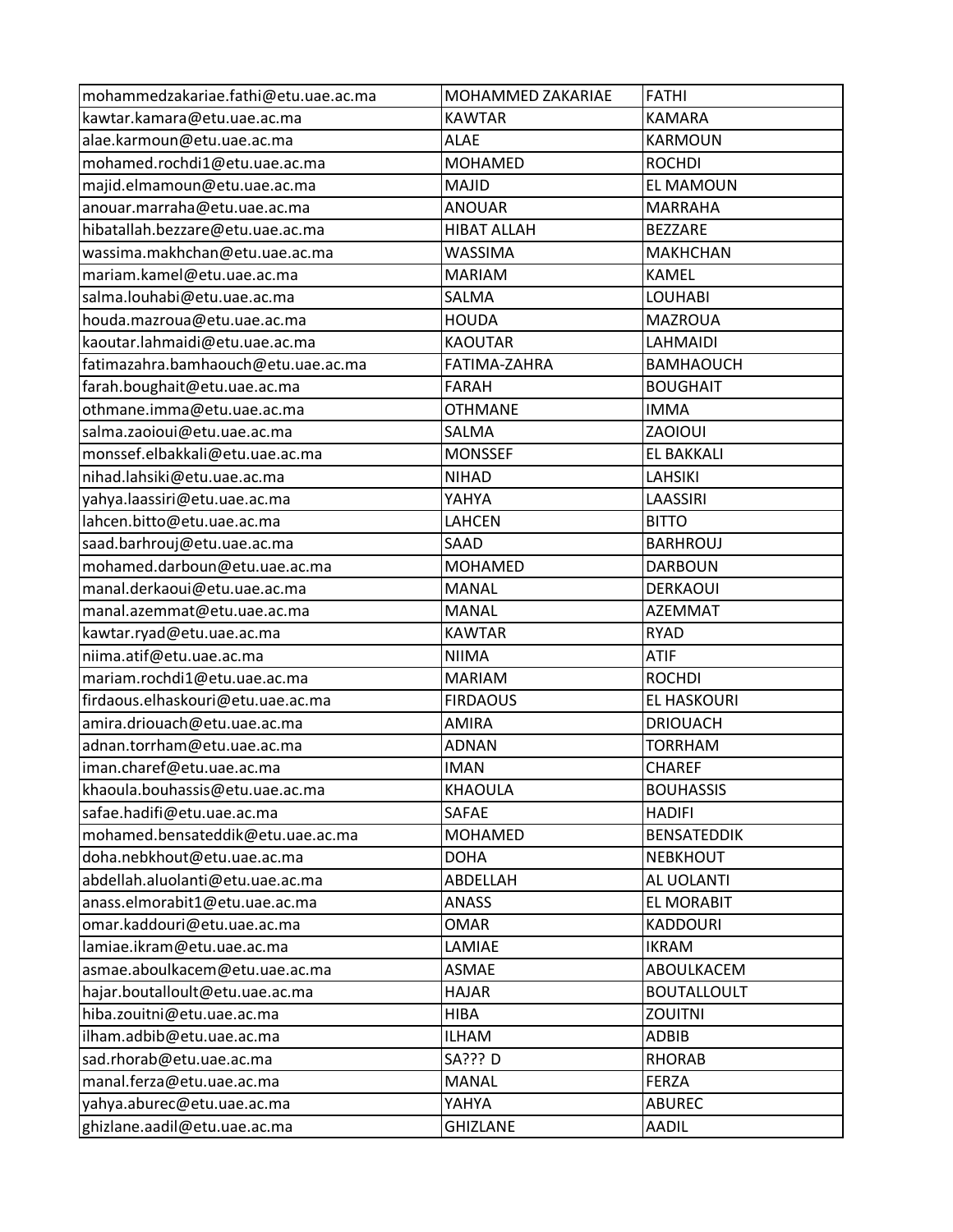| wiam.haoudi@etu.uae.ac.ma               | <b>WIAM</b>           | <b>HAOUDI</b>         |
|-----------------------------------------|-----------------------|-----------------------|
| abdelmounaim.boubasta@etu.uae.ac.ma     | ABDELMOUNAIM          | <b>BOUBASTA</b>       |
| meryem.daifi@etu.uae.ac.ma              | <b>MERYEM</b>         | <b>DAIFI</b>          |
| hayat.roubakhi@etu.uae.ac.ma            | <b>HAYAT</b>          | <b>ROUBAKHI</b>       |
| anass.rouifi@etu.uae.ac.ma              | <b>ANASS</b>          | <b>ROUIFI</b>         |
| wissal.mounsif@etu.uae.ac.ma            | <b>WISSAL</b>         | <b>MOUNSIF</b>        |
| firdaouss.azuz@etu.uae.ac.ma            | <b>FIRDAOUSS</b>      | <b>AZUZ</b>           |
| aya.gapha@etu.uae.ac.ma                 | AYA                   | <b>GAPHA</b>          |
| alaeddine.chidmi@etu.uae.ac.ma          | <b>ALAE-DDINE</b>     | <b>CHIDMI</b>         |
| ala.hamdi@etu.uae.ac.ma                 | ALA???                | <b>HAMDI</b>          |
| salaheddine.toumi@etu.uae.ac.ma         | <b>SALAH EDDINE</b>   | <b>TOUMI</b>          |
| maroua.oulboub@etu.uae.ac.ma            | <b>MAROUA</b>         | <b>OULBOUB</b>        |
| inass.jadaouni@etu.uae.ac.ma            | <b>INASS</b>          | <b>JADAOUNI</b>       |
| khadija.rhalem@etu.uae.ac.ma            | <b>KHADIJA</b>        | RHALEM                |
| imane.touahri@etu.uae.ac.ma             | <b>IMANE</b>          | <b>TOUAHRI</b>        |
| maryem.risy@etu.uae.ac.ma               | <b>MARYEM</b>         | <b>RISY</b>           |
| lamecklukwesa.chilolo@etu.uae.ac.ma     | <b>LAMECK LUKWESA</b> | CHILOLO               |
| achraf.daoud@etu.uae.ac.ma              | <b>ACHRAF</b>         | <b>DAOUD</b>          |
| aladine.mardy@etu.uae.ac.ma             | <b>ALADINE</b>        | <b>MARDY</b>          |
| ayoub.elidrissi3@etu.uae.ac.ma          | <b>AYOUB</b>          | <b>EL IDRISSI</b>     |
| wissal.ameur@etu.uae.ac.ma              | <b>WISSAL</b>         | <b>AMEUR</b>          |
| chaimae.chairi@etu.uae.ac.ma            | CHAIMAE               | <b>CHAIRI</b>         |
| riyad.errahmouni@etu.uae.ac.ma          | <b>RIYAD</b>          | <b>ERRAHMOUNI</b>     |
| abderrahman.jadroumalaoui@etu.uae.ac.ma | ABDERRAHMAN           | <b>JADROUM ALAOUI</b> |
| aya.fassih@etu.uae.ac.ma                | AYA                   | <b>FASSIH</b>         |
| abdelmoughite.kamili@etu.uae.ac.ma      | ABDELMOUGHITE         | <b>KAMILI</b>         |
| yasmina.chakouralami@etu.uae.ac.ma      | YASMINA               | <b>CHAKOUR ALAMI</b>  |
| ayman.sarhan@etu.uae.ac.ma              | AYMAN                 | SARHAN                |
| mohamed.aarab2@etu.uae.ac.ma            | <b>MOHAMED</b>        | AARAB                 |
| rawane.samite@etu.uae.ac.ma             | <b>RAWANE</b>         | SAMITE                |
| nasreddine.aoued@etu.uae.ac.ma          | NASR-EDDINE           | <b>AOUED</b>          |
| imane.amlaouch@etu.uae.ac.ma            | <b>IMANE</b>          | AMLAOUCH              |
|                                         |                       | <b>EL KHACHIN</b>     |
| kaoutar.elkhachin@etu.uae.ac.ma         | <b>KAOUTAR</b>        |                       |
| douaa.nassiri@etu.uae.ac.ma             | <b>DOUAA</b>          | <b>NASSIRI</b>        |
| salma.elmaimouni@etu.uae.ac.ma          | SALMA                 | EL MAIMOUNI           |
| lina.mchaar@etu.uae.ac.ma               | <b>LINA</b>           | M'CHAAR               |
| nouhaila.markoni@etu.uae.ac.ma          | <b>NOUHAILA</b>       | <b>MARKONI</b>        |
| mohamedamine.haddad@etu.uae.ac.ma       | MOHAMED AMINE         | <b>HADDAD</b>         |
| saja.aitmoussa@etu.uae.ac.ma            | SAJA                  | <b>AIT MOUSSA</b>     |
| souha.blil@etu.uae.ac.ma                | SOUHA                 | <b>BLIL</b>           |
| imane.lamrini@etu.uae.ac.ma             | <b>IMANE</b>          | LAMRINI               |
| ghizlane.rahmouni@etu.uae.ac.ma         | <b>GHIZLANE</b>       | RAHMOUNI              |
| lamiae.andof@etu.uae.ac.ma              | LAMIAE                | <b>ANDOF</b>          |
| saadia.boulidam@etu.uae.ac.ma           | SAADIA                | <b>BOULIDAM</b>       |
| oumaima.fitah@etu.uae.ac.ma             | <b>OUMAIMA</b>        | <b>FITAH</b>          |
| hajar.essabery@etu.uae.ac.ma            | <b>HAJAR</b>          | <b>ES-SABERY</b>      |
| ikram.alilouch@etu.uae.ac.ma            | <b>IKRAM</b>          | ALILOUCH              |